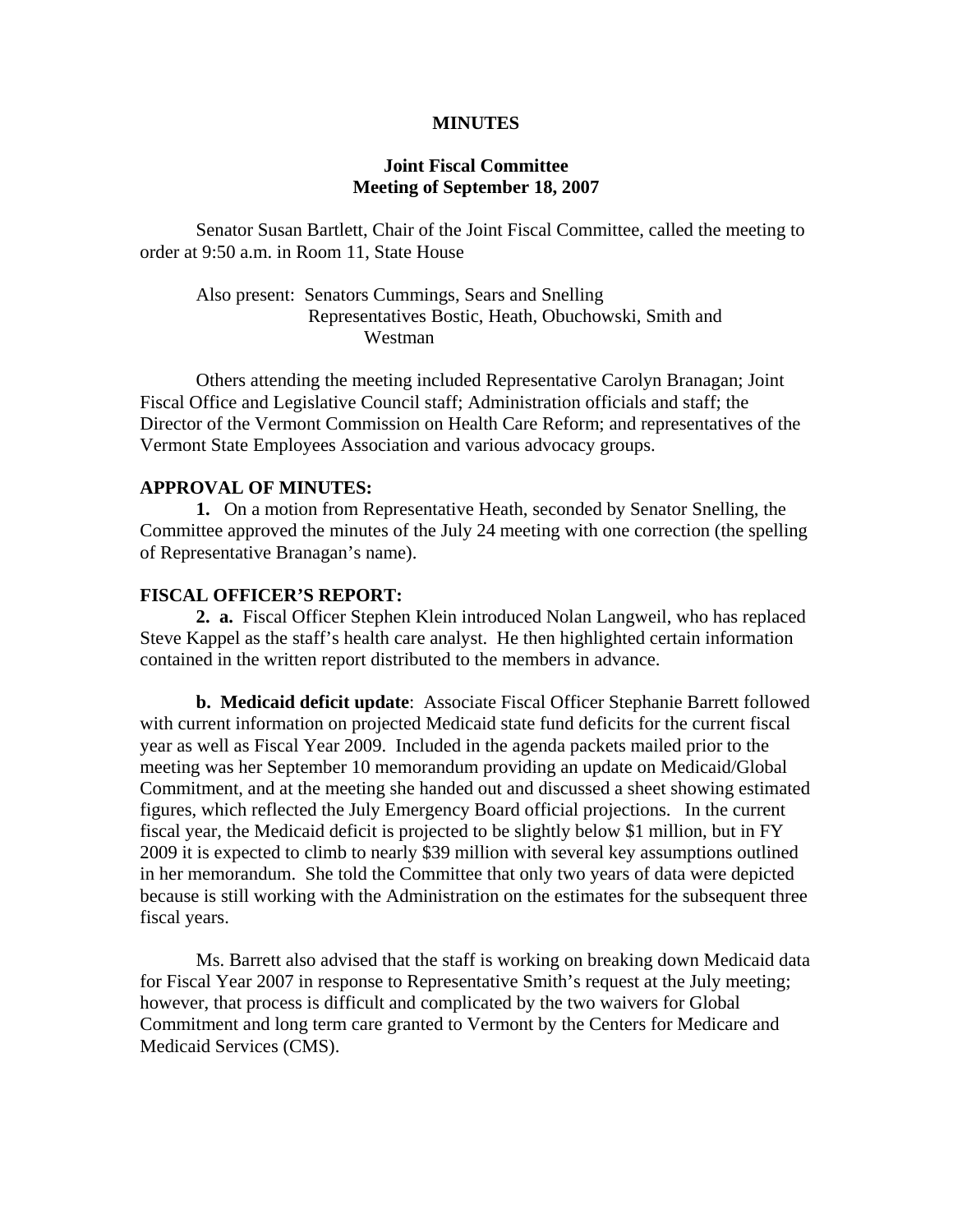Ms. Barrett replied to questions from various members about the Medicaid deficit situation and outlook. In reply to Representative Obuchowski's inquiry as to preliminary outlooks for the out-years beyond 2009, she estimated that \$25 million could be added to the projected \$39 million deficit for the following year, and about \$25 million per year thereafter.

**c. Catamount Health update and issues:** Jim Hester, Director of the Vermont Commission on Health Care Reform, briefed the Committee about an issue which has arisen with regard to the Catamount Health Plan. . He started with the reminder that if a patient uses a provider outside the network, the co-payments for medical care will be approximately double what they would be if the patient uses a provider within the network.

 In essence, it recently came to light that the Dartmouth-Hitchcock Alliance has not signed an agreement to be a provider within the Catamount Health network. Community hospitals in the Alliance make their own decisions about whether they are going to participate in the Catamount plan, and some have opted to do so. Authority to determine whether Mary Hitchcock Hospital and the Dartmouth Clinic will be providers, however, rests with a contract committee. That group will make a final decision on September 25 as to whether those entities will participate in the program.

 The members asked Mr. Hester many questions about health care in general. The Chair, referring to reports of increases in the cost of health care and insurance and in utilization, was interested in seeing a breakdown which would shed light on the reasons for these increases, including the kinds of health care being consumed; e.g. state-of-theart treatment for infants, end of life care, etc. Mr. Hester reported that good information is available, such as cost per service, hospital visits, and cost per person for different kinds of physician visits. As for the large-scale drivers of costs, he named several contributing factors: the increase in the aging population, technology, and increasing incidence of treatable diseases.

 The Director offered to prepare a summary of those major drivers for any particular population in which the Committee is interested. Representative Heath thought it would be interesting to see that information in terms of the age of the population as well as according to how people are insured. The Chair wondered about the percentage of bills that are not paid and the reasons for unpaid bills; e.g., Are they below cost reimbursement rates? Or are costs artificially inflated to take into account that some people don not pay their bills? He reiterated his willingness to prepare such information as Committee members would find helpful, suggesting a follow-up conversation to clarify just what that information would be.

 Also of interest to Representative Heath was what she understands has been a significant change across the medical sector in cost shifting, Whereas it used to be true that the cost shift attributable to Medicare was much bigger in dollar terms than for Medicaid, according to one source the reverse is now true. After discussion of this issue and possible explanations, she indicated that it would be helpful to see that change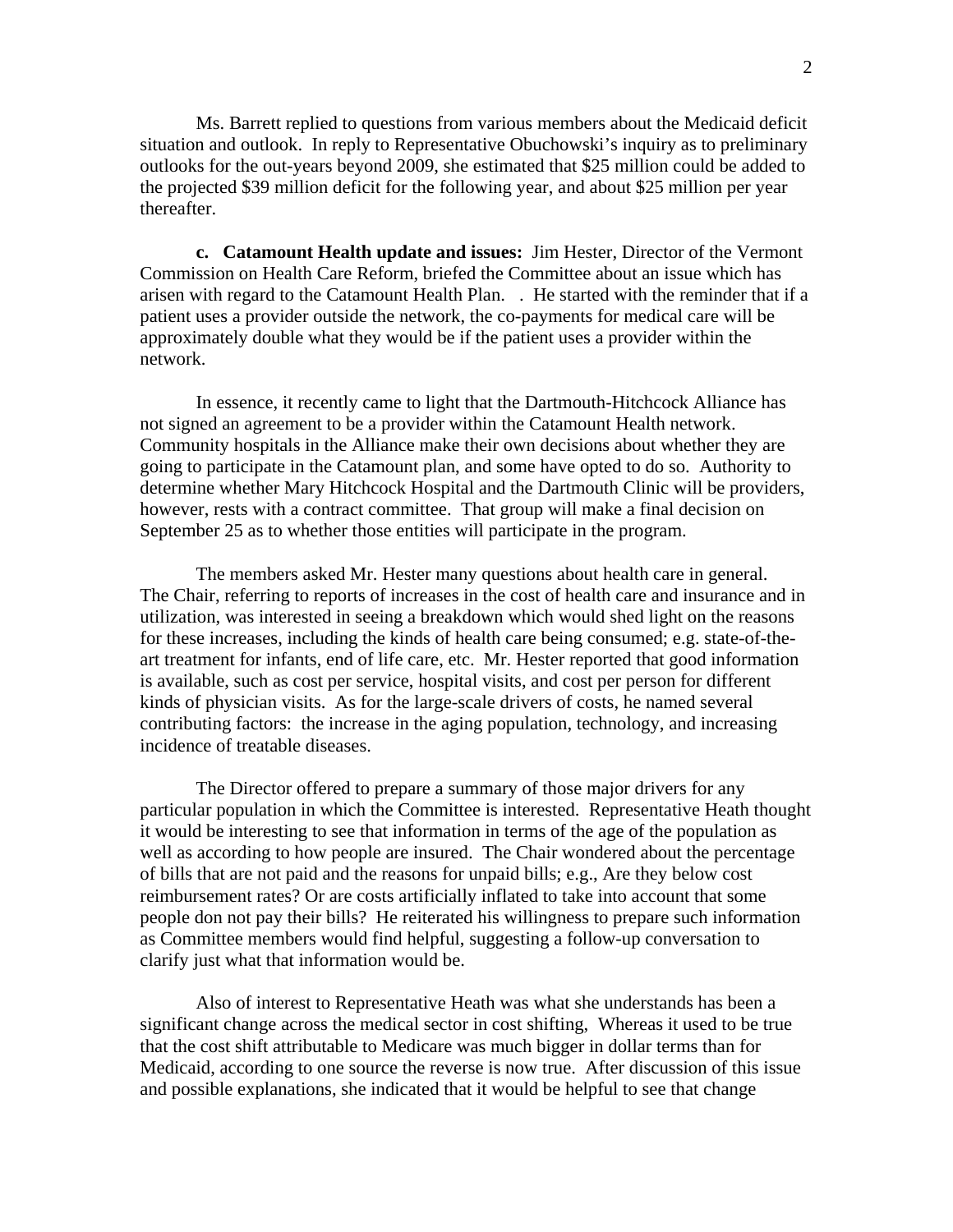depicted in monetary terms. Mr. Hester thought the Vermont Association of Hospitals and Health Systems would have good information, whereupon Representative Heath said she would be interested for physicians as well.

### **FISCAL ISSUES UPDATE:**

 **3. a. Human Services caseload reserve:** As required by 32 V.S.A. §308b(b), Commissioner of Finance and Management James Reardon reported that in Fiscal Year 2006 there was no transfer to the Human Services Caseload Reserve. There was, however, other activity involving the reserve, as follows:

| Reserve balance at July 1, 2006                              | \$8,454,751  |
|--------------------------------------------------------------|--------------|
| 2006 Act 91 §2, amending 2006 Act 84 §3(a) (Medicare Part D) | 8,525,426    |
| Reserve balance at June 30, 2007                             | \$16,980,177 |

 In Fiscal Year 2006 a net amount of \$8,788,671 was transferred from the reserve To pay for pharmacy benefits for Vermonters that should have been paid under the Medicare Part D pharmacy benefit beginning January 1, 2006. By the end of Fiscal Year 2007, \$8,525,426 of that amount had been recovered, and in July of the new fiscal year an additional amount of approximately \$250,000 was collected. Approximately \$11,000 is needed to fully compensate the reserve.

 Mr. Reardon commended the staff in the Office of Vermont Health Access, especially Patty Lorry Collins *(check her name),* for their outstanding work in recapturing the federal funds.

**b. Budget instructions:** Mr. Reardon's office sent budget instructions for Fiscal Year 2009 to all departments the week preceding this meeting. Departments were required to submit by October 9 level funded budget requests, including all special funds and payments to and from the Internal Service Fund. Requests for adjustments in current year appropriations also are due by October 9. Departments have been asked to identify fiscal problems as well as potential solutions.

 Mr. Reardon's budget staff will meet with departments in October, after which Fiscal Year 2008 upward budget pressures will become clearer as will 2009 needs.

 **c. Budget pressures:** In the transportation area, Commissioner Reardon identified several current year pressures: a revenue shortfall, town highway emergency funds, and money for the Emergency Relief and Assistance Fund (ERAF) which is used to match funds for Federal Emergency Management Administration (FEMA) dollars for federally declared emergencies.

 In other areas, he pointed to the Low Income Home Energy Assistance Program (LIHEAP) and Corrections as candidates for possible funding adjustments. Although in August the Emergency Board authorized the transfer of \$6.4 million General Funds from Correctional Services to cover expected LIHEAP needs, money which will have to be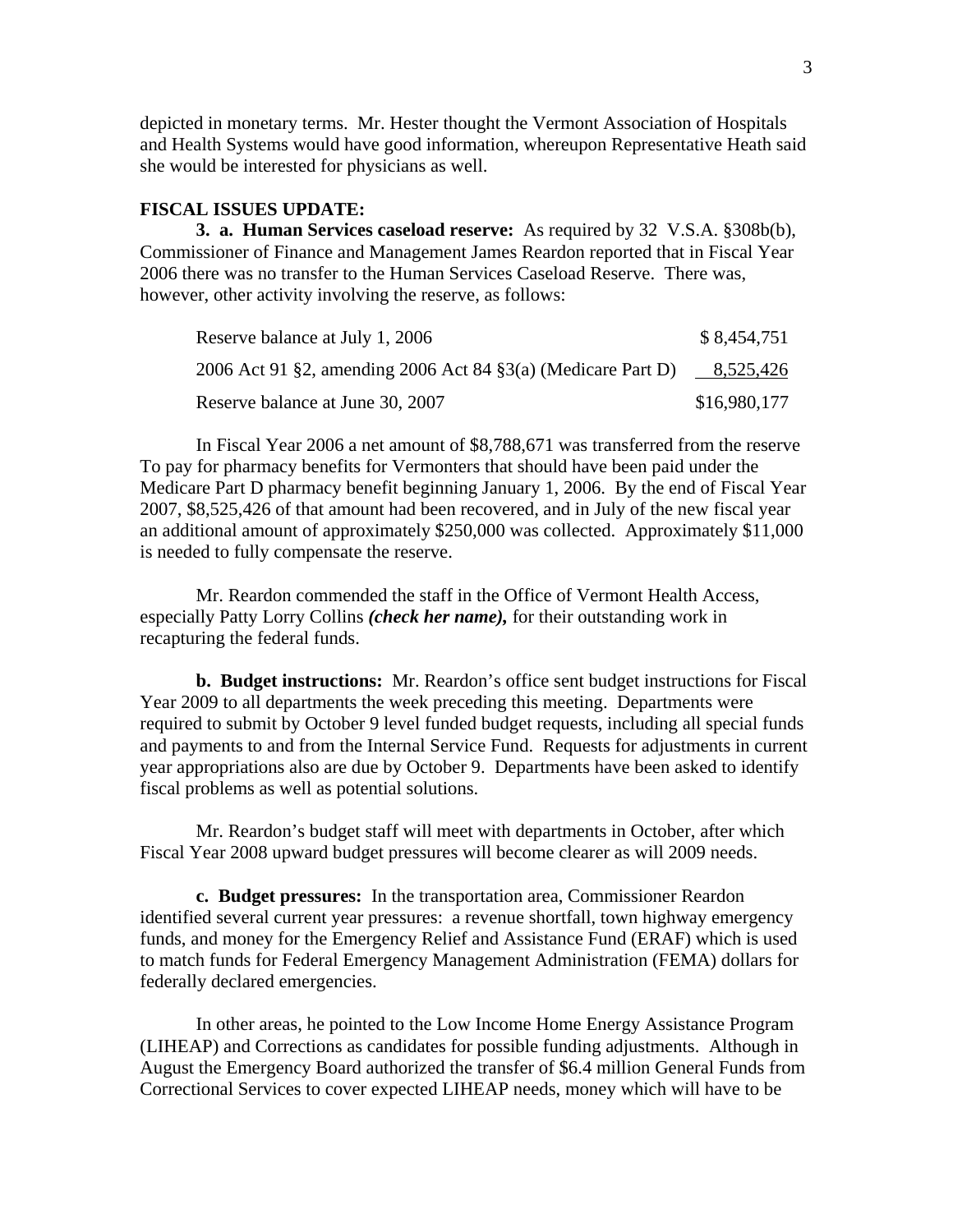repaid, probably an additional \$900,000 will be required. Vermont did not receive federal contingency funds as hoped, although an estimated \$1.5 million may yet be forthcoming from authorized federal funds which have not been distributed. If not, the Legislature will have to address the shortfall in the upcoming session.

 The Chair remarked that the State will not allow Vermonters to suffer from the cold due to a shortage of LIHEAP funds, and she reaffirmed that if sufficient federal funds are not forthcoming the issue will be addressed during the budget adjustment process. At this point Senator Sears strongly expressed his displeasure over the federal government's failure to live up to the states' expectations for helping their residents. Senator Snelling suggested that on a number of issues the federal governments has increasingly unreasonable assumptions regarding people's ability to save dollars month by month in anticipation of higher bills in the winter.

 Senator Bartlett wondered whether the decrease in the significant amount of federal funds which flowed to the states for security purposes in the aftermath of the September 11, 2001 terrorist attacks means fewer positions are required in the Department of Public Safety. Commissioner Reardon said he intends to address that issue with the department.

 An increase of as much as two to three million dollars is anticipated in the Corrections Department due to an anticipated increase in the per-bed rate charged for outof-state incarceration of convicted Vermont offenders. Mr. Reardon also alerted the Committee that the department may be unable to absorb Pay Act costs.

 Talking briefly about the Teachers Retirement system, the Commissioner anticipated that to implement the Governmental Accounting Standards Board (GASB) recommendations, the base would have to be adjusted by approximately \$35 million. Discussions on the issue are ongoing, but it is clear that resolving the situation will require a multi-year effort. Failure to resolve it means that the liability will be reflected on the State's balance sheets and ultimately may affect the State's bond ratings.

 Referring to discussion at the September meeting about state government's position pool, Commissioner Reardon described his interest in having departments accurately reflect the pool concept in their budgeting practices.

**d. Pay act funding levels:** After reporting that he has informed departments that they will be allowed to carry forward Fiscal Year 2007 funds into the current year, the Commissioner said that in cases where those funds are substantial he has suggested the departments use them to cover the Pay Act.

 He then gave a preliminary oral update about the status of Pay Act absorption across State government, in response to the requirement in Sec. 8 of Act 65 that he submit a preliminary plan at this meeting "on levels of funding for the pay act for fiscal year 2008 funding," said plan to "…outline the funds available and any additional offsets the commissioner is planning to offer to meet pay act requirements." Mr. Reardon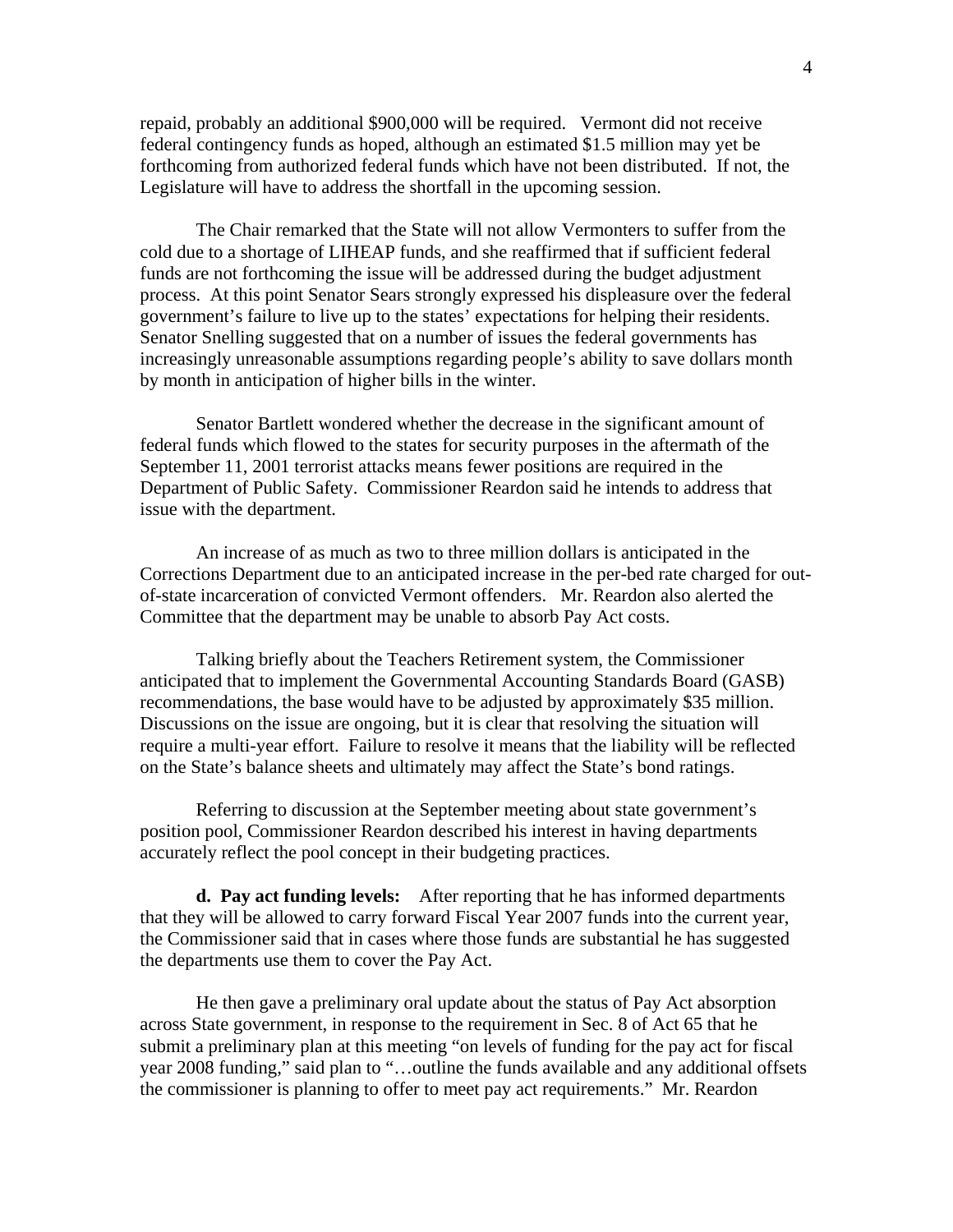advised that a lot of issues have been raised regarding absorption of Pay Act costs and said he will present a full written report on the subject at the November meeting.

## **DEFERRAL OF WEB PORTAL BOARD REQUEST:**

 **5.** The Chair announced postponement until the November meeting of a request from the Web Portal Board for Committee approval of a transaction fee relating to online reinstatement of driver's licenses. The reason for the postponement was to allow Committee members additional time to learn more details of the request.

#### **FEE-FOR-SPACE PROGRAM:**

 **6.** Gerald Myers, recently appointed Commissioner of the Department of Buildings and General Services (BGS), presented a report on the State's fee-for-space program. The requirement for "…an analysis of the fee-for-space program with the objective of determining appropriate rates to charge departments that use state-owned buildings…" and presentation to this committee of the analysis and any accompanying recommendations and proposed rates for Fiscal Year 2009 was set forth in Section 32(b) analyze the cost associated with operating state-owned, noncorrectional facilities in Newport, Rutland and Springfield.

 Commissioner Myers distributed copies of a comprehensive document to comply with the Legislature's mandate, and he reviewed it orally with the members. *(The report is on file in the Joint Fiscal Office.)* A major point to which he returned several times during his remarks is that one of the top premises by which the State has operated for the past few years has been that rather than charge a department the actual cost associated with its occupancy of a given building, BGS has developed a district billing structure that reflects occupancy rates in a community or area. Thus, if there is a spike in costs, it is shared by all the State agencies or departments within a district. His report indicated that BGS cannot recommend a return to building by building rental rates.

 The Executive Summary included in the report contained several recommendations, as follows:

> Retention of the current district wide billing structure; Retention of the current budgeting process and creation of the rental rate; Initiation of rates that reflect the lesser cost associated with storage space (as differentiated from office space); Invoice in real time on a quarterly basis; and Continued seeking of incentives to support energy conservation.

 In the process of highlighting key areas of the document, Mr. Myers responded to specific questions about the fee-for-space program and costs associated with occupancy of specific buildings. Committee members were very complimentary about the quality of his report.